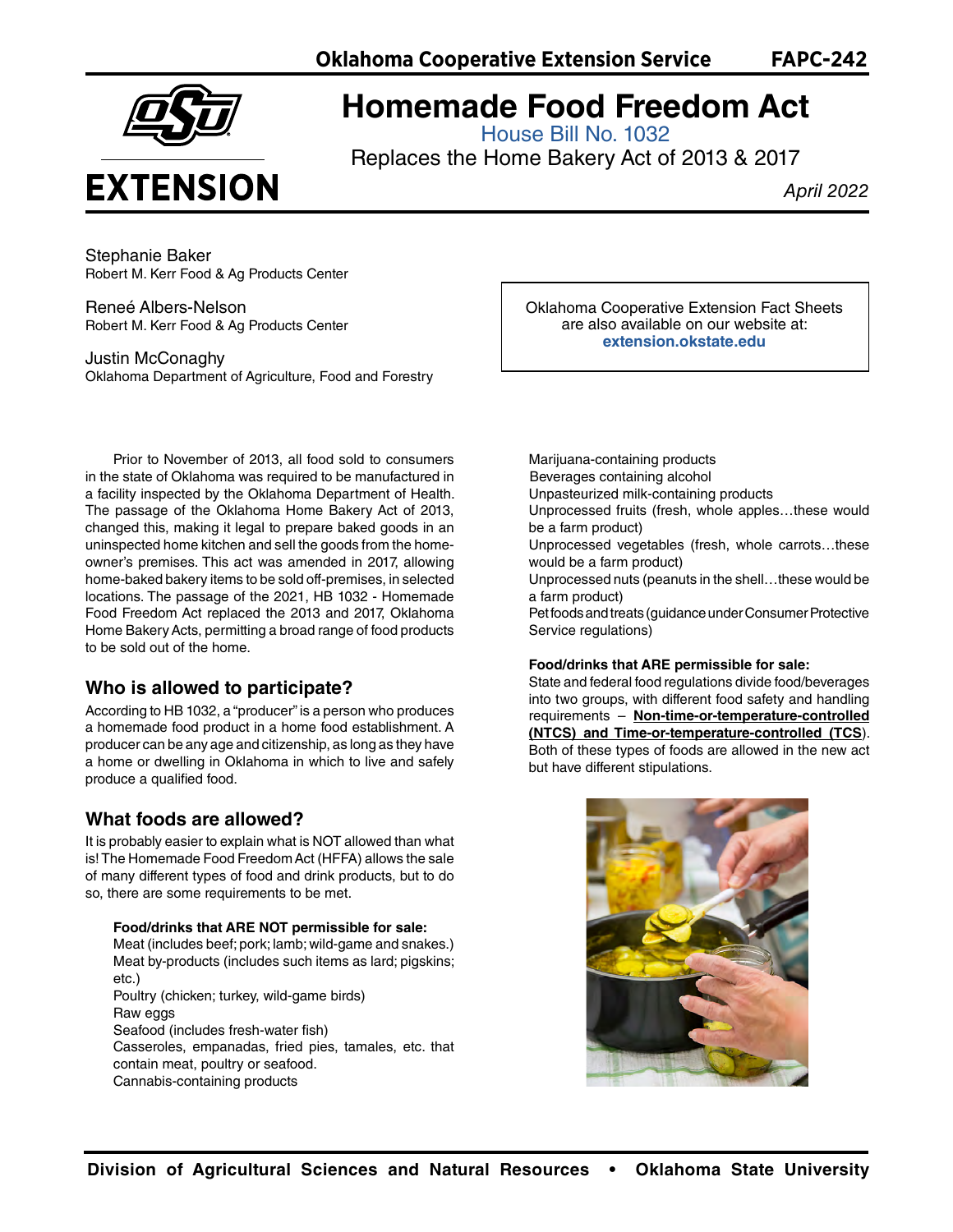### **Two categories of food products that are allowed**

**Non-time-or-temperature-controlled for safety (NTCS):** food that does not require time or temperature control for safety to limit the rapid and progressive growth of infectious or toxigenic microorganisms, including foods that have a pH level of 4.6 or below or a water activity value of 0.85 or less

| <b>Examples</b><br>(not a complete list of<br>what is allowed) | breads and sweet breads; cookies; brownies and fudge; donuts; muffins; scones; candies;<br>tarts; tortillas; honey <sup>1</sup> ; trail mix; granola; further processed nuts and nut butters; popcorn; dry<br>mixes; dry pasta; fruit jams and jellies that follow the "The Ball Blue Book of Canning and<br>Preserving" <sup>2</sup> and the USDA-National Center for Home Food Preservation (NCHFP) <sup>3</sup> ; cakes<br>with hard icings or frostings; fruit pies with fruit and sugar fillings; most fermented and pickled<br>foods; salsas; most processed fruits; most fruit juices; roasted coffee beans; non-alcoholic<br>drinks like plain seltzer; soda pop; coffee; vanilla extract <sup>4</sup> |
|----------------------------------------------------------------|----------------------------------------------------------------------------------------------------------------------------------------------------------------------------------------------------------------------------------------------------------------------------------------------------------------------------------------------------------------------------------------------------------------------------------------------------------------------------------------------------------------------------------------------------------------------------------------------------------------------------------------------------------------------------------------------------------------|
| <b>Placard</b>                                                 | If selling food through a third-party vendor [A person or entity with permission to sell products<br>on someone else's behalf.], a placard must be visible where the homemade food products are<br>displayed with the following disclosure:<br>"This product was produced in a private residence that is exempt from government licensing<br>and inspection. This product may contain allergens."                                                                                                                                                                                                                                                                                                              |
| <b>Sales</b>                                                   | Sales shall only occur within the State of Oklahoma.<br>-by the producer directly to the consumer, either in person or by remote means, including, but<br>not limited to, the Internet or telephone<br>or<br>-by a producer's designated agent or a third-party vendor, such as a retail or grocery store,<br>farm, farm stand, farmers market, membership-based buying club, craft fair or flea market,<br>to the consumer; provided, the third-party vendor displays a placard where homemade food<br>products are displayed for sale.                                                                                                                                                                       |
| <b>Delivery</b>                                                | -only within the State of Oklahoma<br>-by the producer or producer's designated agent directly to the consumer or third-party ven-<br>dor.<br>or<br>-by a third-party vendor or a third-party carrier, such as a parcel delivery service, to the con-<br>sumer or a third-party vendor                                                                                                                                                                                                                                                                                                                                                                                                                         |

1 Honey sold under the HFFA allows for flavored or blended honeys (not pure honey but blended with another sweetener) and honey collected from out-of-state hives. Honey (honey, honeycomb or combination of) that is raw, unadulterated and from Oklahoma hives producing less than 500 gallons, would be sold under the Honey Sales Act.

²The Ball Blue Book of Canning and Preserving by Ball Home Canning Test Kitchen. ISBN-13: 978-0-8487-4678-0

³USDA-National Center for Home Food Preservation publication[s https://nchfp.uga.edu/publications/publications\\_usda.html](https://nchfp.uga.edu/publications/publications_usda.html)

4 As long as extracts are sold as "food" and not "alcoholic beverages", they can be sold under the Homemade Food Freedom Act. The ABLE commission has a special industrial license for \$23.

<https://www.ok.gov/able/documents/Industrial%20App.pdf>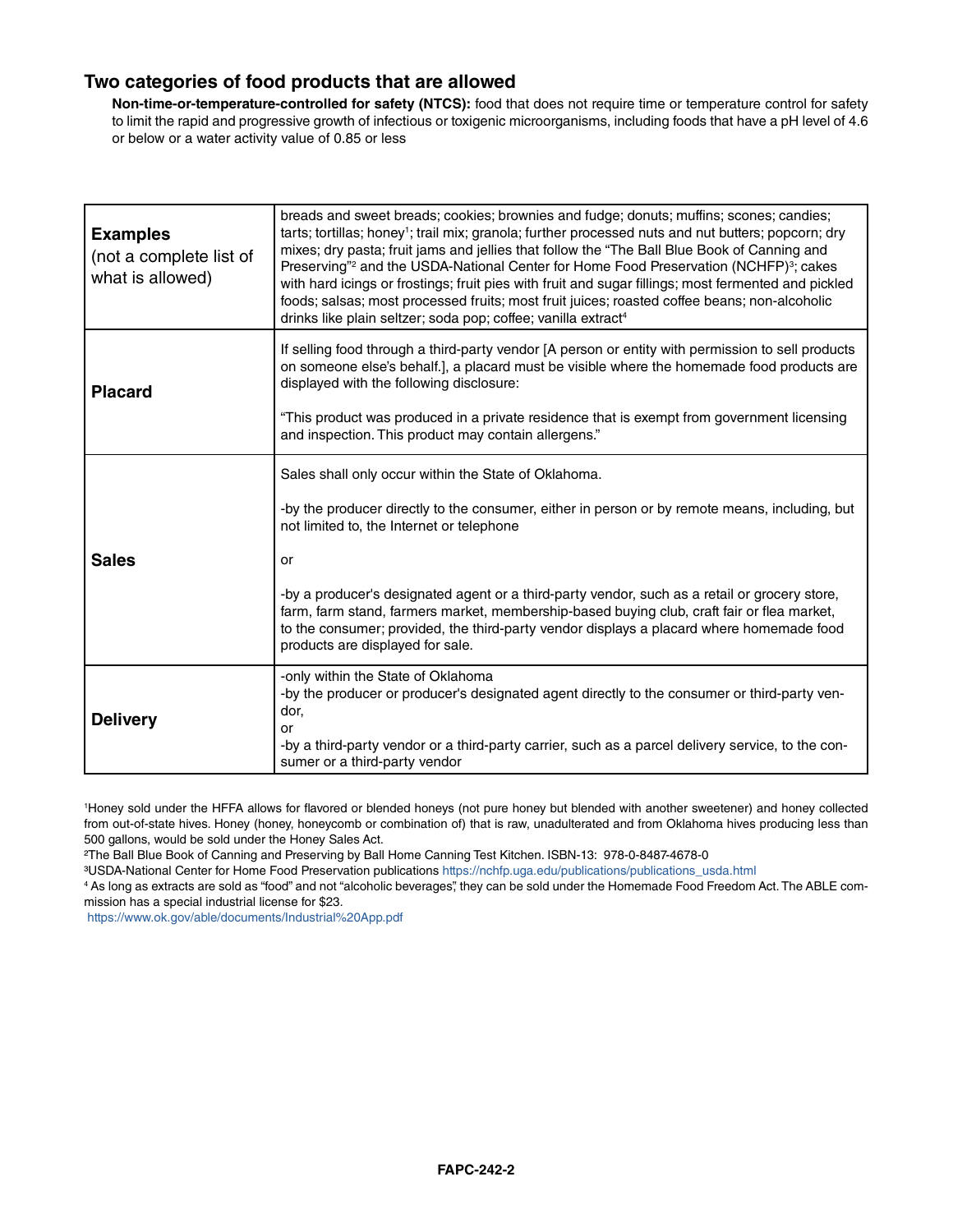#### **Time-or-temperature-controlled for safety (TCS):**

food that requires time or temperature control for safety to limit infectious or toxigenic microorganisms and is in a form capable of supporting rapid and progressive growth of infectious or toxigenic microorganisms; provided however, time-or-temperature-controlled for safety shall not include foods that have pH level of 4.6 or below or a water activity value of 0.85 or less. A list of labs in Oklahoma that can provide food testing is available upon request at fapc@okstate.edu.

| <b>Examples</b><br>(not a complete list of<br>what is allowed) | -any food that requires refrigeration; perishable baked goods; cakes with custard filling; cus-<br>tard or meringue pies; cheesecake; pumpkin, sweet potato and pecan pie; sauces; butters; ice<br>cream; cheese; cooked pasta; cooked eggs; some processed fruits; processed vegetables;<br>cooked beans; cooked rice; cooked potatoes; many flavored tea and coffee-based beverages<br>(e.g. lattes, Thai teas, and so on); many smoothie-type beverages                                                                                                                                                                                                                                  |
|----------------------------------------------------------------|---------------------------------------------------------------------------------------------------------------------------------------------------------------------------------------------------------------------------------------------------------------------------------------------------------------------------------------------------------------------------------------------------------------------------------------------------------------------------------------------------------------------------------------------------------------------------------------------------------------------------------------------------------------------------------------------|
| <b>Training</b>                                                | Before a producer produces and sells TCS food, the producer shall complete and pass food<br>safety training from a list of providers, including the ServSafe Food Handler or Manager<br>Training, approved by the Oklahoma Department of Agriculture, Food, and Forestry. The food<br>safety training shall be available to complete online and shall not exceed eight (8) hours in<br>length. The Oklahoma Department of Agriculture, Food, and Forestry shall make the list of<br>approved training available on its website:<br>ServSafe classes may be found by contacting your county health department, https://www.<br>servsafe.com/, or https://www.okrestaurants.com/servsafe.php. |
| <b>Sales</b>                                                   | Sales shall only occur in the State of Oklahoma.<br>-by the producer directly to the consumer, either in person or by remote means, including, but<br>not limited to, the Internet or telephone<br>-not a third-party vendor                                                                                                                                                                                                                                                                                                                                                                                                                                                                |
| <b>Delivery</b>                                                | -only in the State of Oklahoma<br>-by the producer directly to the consumer, not a third-party                                                                                                                                                                                                                                                                                                                                                                                                                                                                                                                                                                                              |

# **Are there any labeling requirements for the food or drink products produced?**

|        | All foods made under this act must be labeled in the following ways:<br>On a label affixed to the package if the homemade food product is packaged;<br>On a label affixed to a container, if the homemade food product is offered for sale from a<br>bulk container directly to the consumer;<br>On a placard displayed at the point of sale, and on a card or other item that is made<br>$\bullet$<br>available to the consumer and is readily carriable if the homemade food product is not<br>packaged; and |
|--------|----------------------------------------------------------------------------------------------------------------------------------------------------------------------------------------------------------------------------------------------------------------------------------------------------------------------------------------------------------------------------------------------------------------------------------------------------------------------------------------------------------------|
| Labels | Displayed on the webpage from which the homemade food product is offered for sale if<br>it is sold on the Internet, provided that each item sold over the Internet shall by properly<br>labeled or shall have a label included in the shipping container.                                                                                                                                                                                                                                                      |
|        | The labels must contain all of the following information in a minimum of a 10-point size font:<br>The name and phone number of the producer,<br>The physical address where the product was produced,<br>A description of the homemade food product,<br>The ingredients of the homemade food product in descending order of proportion,<br>$\bullet$<br>A statement indicating the presence of any of the nine most common allergens, which are                                                                 |
|        | the following: milk, eggs, peanuts, tree nuts, fish, crustacean shellfish, wheat, soy and<br>sesame,<br>Legible print stating, "This product was produced in a private residence that is exempt<br>from government licensing and inspection."                                                                                                                                                                                                                                                                  |